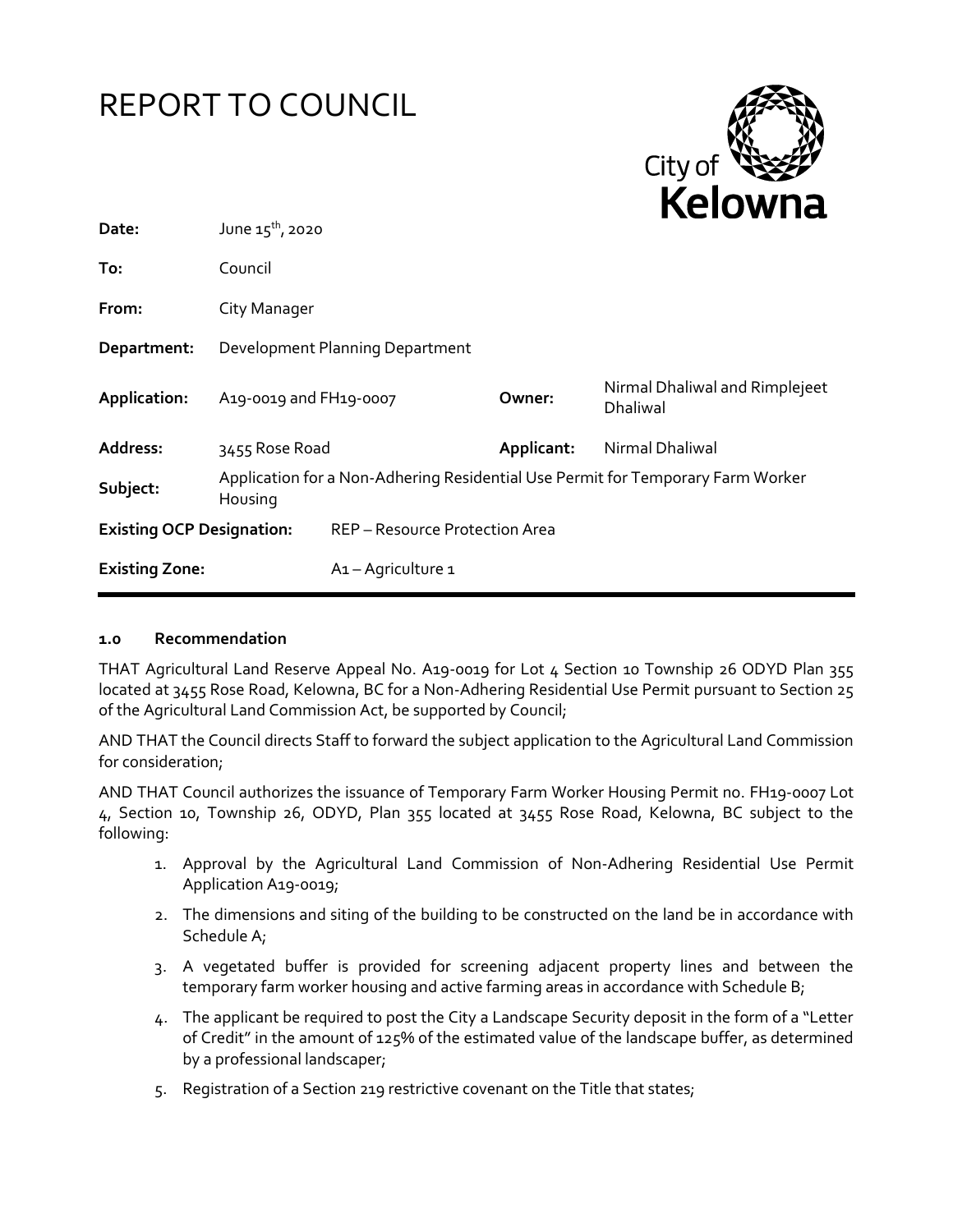- a. The dwellings will be used for temporary farm workers only;
- b. The owner will remove the dwellings if the farm operation changes such that if they are no longer required;
- c. The dwellings will only be used for farm workers for a maximum of ten (10) months of the year;
- d. The maximum number of accommodations permitted on this farm unit within this City sector is 60 workers; and,
- e. The temporary farm worker housing building footprint is a maximum of 0.3ha.

AND FURTHER THAT this Permit is valid for two (2) years from the date of Council approval, with no opportunity to extend.

## 2.0 **Purpose**

To consider an application to the Agricultural Land Commission for a Non-Adhering Residential Use Permit application to allow Temporary Farm Worker Housing to accommodate 24 seasonal farm workers on the subject property.

## **3.0 Development Planning**

Development Planning Staff support the application for Temporary Farm Worker Housing (TFWH) for up to 24 agricultural workers on the subject property. The proposed temporary farm worker accommodation meets the regulations of the Zoning Bylaw. The proposal is also consistent with the Ministry of Agriculture standards for temporary farm worker accommodation.

The proposal application complies with the City of Kelowna OCP policies of TFWH requirements. Agriculture is the principal use on the parcel. The applicant has demonstrated that the scale of farm operations is large enough and necessary to accommodate farm employees whose residence on the farm property is considered critical to the overall operation of the farm. The proposed housing is on nonpermanent foundations which is the preferred solution where the need for farm worker housing is justified and is in an area of the property that minimizes the residential impact to agriculture.

#### **4.0 Proposal**

# 4.1 Background

The subject property is a 26.2-acre (10.6ha) property, with 11 acres of apples, 8 acres of cherries, 4 acres of peaches and 1.5 acres of prunes. The property is located on Rose Road, within the Southeast Kelowna Sector. The property is accessible from Rose Road, and borders Pooley Road in the North.

The property is owned and farmed by the applicants. The applicant owns and operates four additional parcels, and leases another 10-acre parcel, for a total of 82 acres of farmland. There is room to house 24 farm workers at the applicants 3455 Rose Road property.

There are three accessory structures on Western portion of the property constructed without permits: an ATCO Trailer, a mobile home, and one suite located in an accessory building used for storage. These structures all have been previously used to house temporary workers under the Seasonal Agricultural Workers Program (SAWP). The additional mobile home will be constructed with permits before being used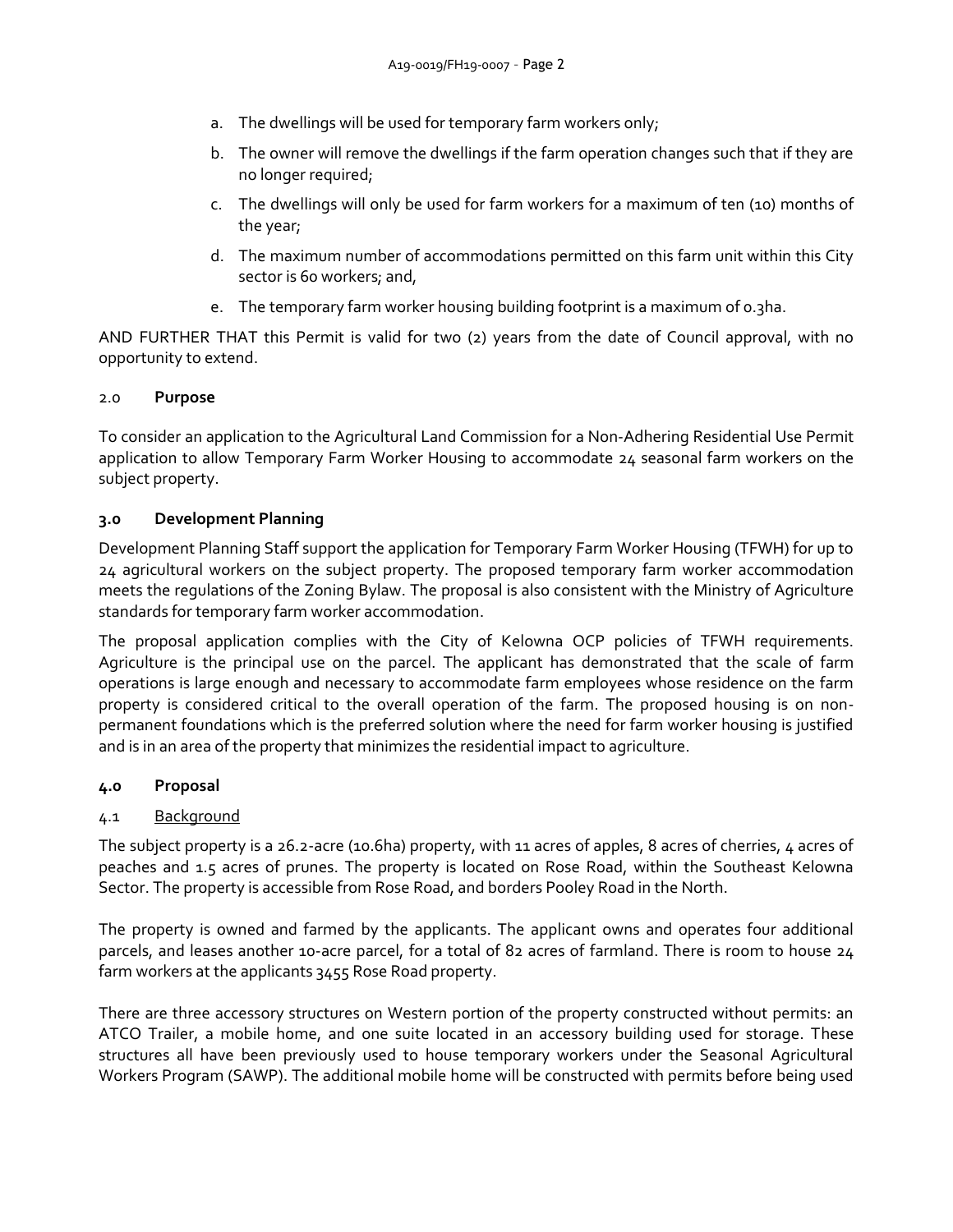to house temporary farm workers. These structures are placed near to the principal building to limit the residential footprint.

# 4.2 Project Description

The proposal is to sleep 24 seasonal farm workers in four different sleeping areas. The first and second sleeping areas are in two mobile homes, which are both 79.7m<sup>2</sup> (857.88 ft<sup>2</sup>) in size and have three bedrooms with a communal kitchen, bathroom and living space. The third unit is the ATCO trailer unit, which is 71.3m<sup>2</sup> (767.47 ft<sup>2</sup>) in size, with two bedrooms and a communal kitchen, bathroom and living space. The final sleeping area is a suite connected to the storage and cooler area. This space is  $72.2 m^2$  ( $777.15$  ft<sup>2</sup>) and has two bedrooms with a communal kitchen and bathroom. These four sleeping units are within the residential footprint, limiting the impacts of the orchard and they are located South of the primary dwelling. The attached site plan shows the layout of the accessory buildings and temporary farm worker housing.

In accordance with the City of Kelowna Farm Protection Development Permit Guidelines, the application includes a landscape plan, which provides a buffer between the TFWH and the active argriculture land surrounding the housing. This vegetative buffer will be 3.0m wide and be planted with numerous cedars separating the four sleeping units with the active agriculture.

# 4.3 Site Context

The subject property is located a corner lot on Rose Road and Pooley Road in Southeast Kelowna. The property is approximately 300m from the four way stop at the intersection of McCulloch Road, Reekie Road and Rose Road. The parcel is accessible from Rose Road and is a rectangular shape. The property is zoned A1 – Agriculture 1 and is designated Resource Protection Area (REP) in the City's Official Community Plan (OCP). The property is located within the Agricultural Land Reserve (ALR).



# **Subject Property Map:** 3455 Rose Road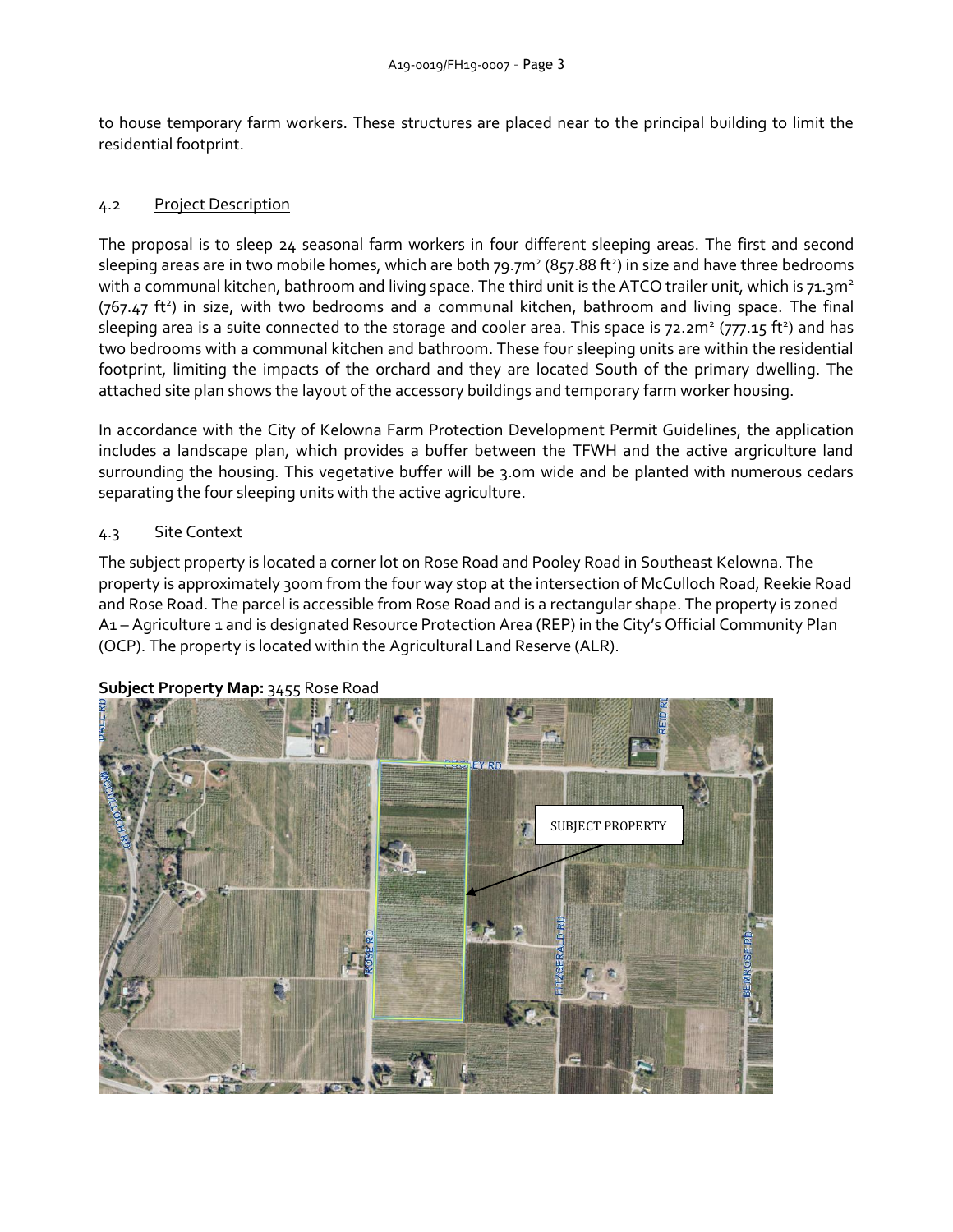## **5.0 Current Development Policies**

## 5.1 Kelowna Official Community Plan (OCP)

*Objective 5.33* Protect and enhance local agriculture.

*Policy 5.33.1* Protect Agricultural Land. Retain the agricultural land base by supporting the ALR and by protecting agricultural lands from development, except as otherwise noted in the City of Kelowna Agricultural Plan. Ensure that the primary use of agricultural land is agriculture, regardless of parcel size.

*Objective 5.34* Preserve productive agricultural land

*Policy 5.34.2* Farm Help Housing. Accommodation for farm help on the same agricultural parcel will be considered only where:

Agriculture is the principal use on the parcel; and

 The applicant demonstrates that the additional housing is necessary to accommodate farm employee(s) whose residence on the farm property is considered critical to the overall operation of the farm. The primary consideration is whether the scale of the farm operation is large enough that permanent help is deemed necessary.

 TFWH (e.g. bunkhouse accommodation on non-permanent foundations) is the preferred solution where the need for farm worker housing is justified.

#### Chapter 15 – Farm Protection Development Permit Guidelines

Design TFWH such that:

 TFWH should use all existing dwellings within the farm unit, prior to building new TFWH, unless the existing dwellings are used for a use consistent with the Agriculture Land Commission Act. Alternatively, the existing dwellings on the farm unit must be removed, decommissioned to an approved use or demolished including decommissioning the existing septic system, prior to the authorization of a new TFWH structure.

 TFWH footprint should be contiguous with the residential footprint (i.e. homeplate) and / or within 50 metres of the road and/or located to maximize agricultural potential and limit negative impacts on the farm parcel.

 TFWH should have a minimum 3 metre wide vegetated buffer for screening to adjacent property lines and between the TFWH and active farming areas.

# 5.2 City of Kelowna Agriculture Plan

Allow TFWH, as permitted by City of Kelowna bylaw. TFWH, as permitted by the City of Kelowna, should be allowed. The TFWH footprint means the portion of a lot that includes all structures, driveways and parking areas associated with the TFWH, including but not limited to structures for cooking, sanitary, living and sleeping. The footprint does not include the vegetated buffer.